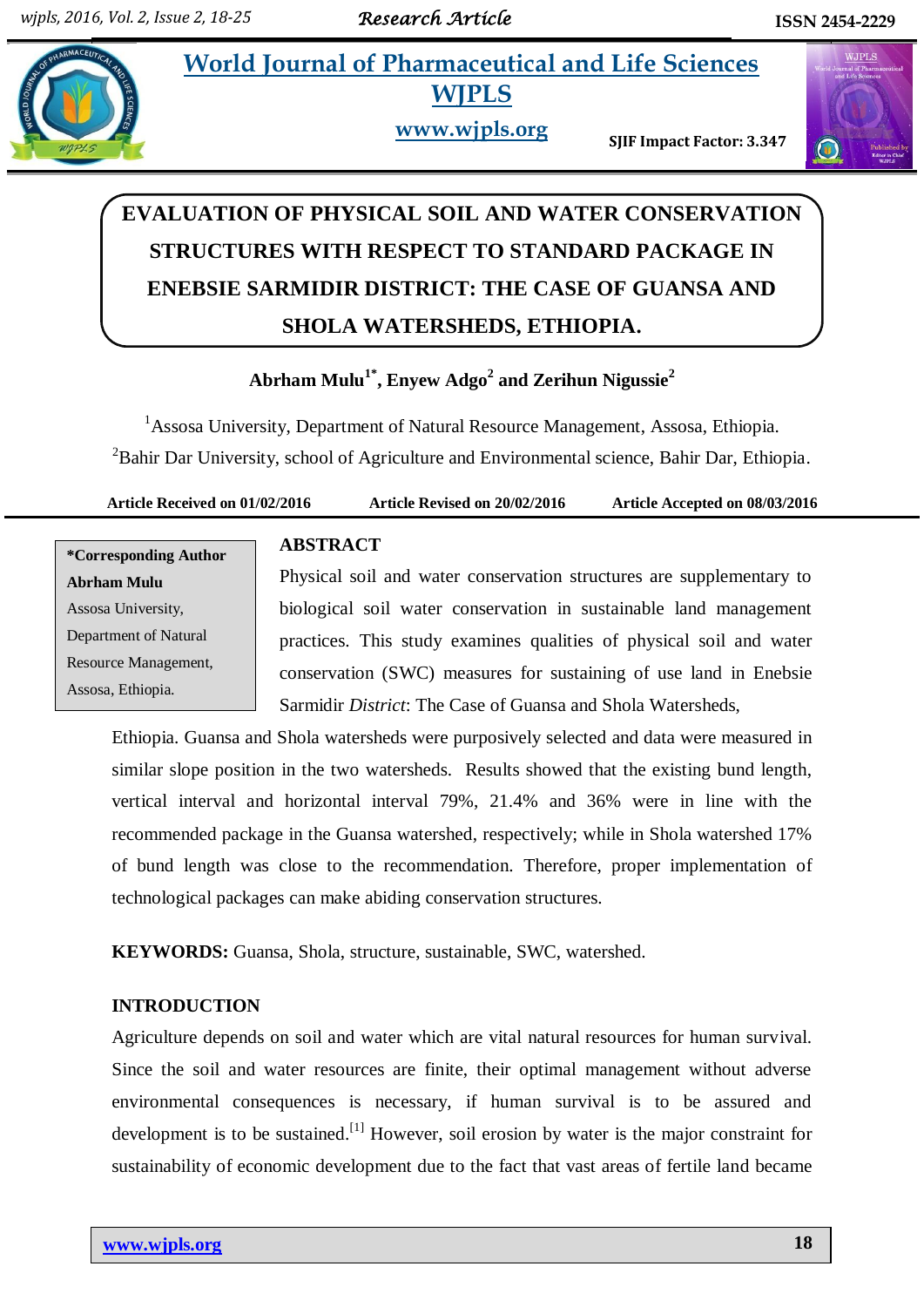unproductive.<sup>[2]</sup> This contributes to food insecurity and constitutes a serious threat to sustainability of the existence of subsistence agriculture.<sup>[3,4]</sup>

Soil and water conservation (SWC) is a key issue for improvement and conservation of the environment and to develop its agrarian economy in Ethiopia.<sup>[5]</sup> This is true because improvement of the agricultural sector can have huge impact on addressing issues of poverty and food security.<sup>[6]</sup> Therefore, to mitigate land degradation problems and to ensure the sustainability of land resources, different SWC activities are implemented repeatedly on the same plot of land every year. However, these structures partially or completely removed and did not curb the impact of soil erosion in a meaningful and sustainable manner.

Thus, it is vital to understand the underlying cause of the poor sustenance of constructed conservation structures depends on the structural qualities with respect to standard package. Therefore, this study was carried out to evaluate quality of constructed physical SWC measures for their sustainability in Enebsie Sarmidir District: A case study of Guansa and Shola Watersheds, Ethiopia.

#### **MATERIALS AND METHODS**

#### **Description of the case watersheds**

The study was conducted in Guansa and Shola watersheds, Enebsie Sarmidir *District* of the Amhara Region, Ethiopia. The *District* town (Mertule Mariam) is found 370 km Northeast direction from Addis Ababa and 180 km southeast from Bahir Dar (the Regional Capital City). The *District* is located at  $10^{\circ}$  52' North latitude and 38 $^{\circ}$  17' East longitude and at an average altitude of 2650 m.a.s.l. The *District* is bounded with South Gondar Zone in the North, Enarj Enawuga *District* in the South, Goncha Siso Enesie *District* in the West and South Wollo Zone in the East. It has 35 administrative *Kebeles* (33 rural and 2 urban *Kebeles)*.

Guansa watershed is found in the North direction at 4 km from the Mertule Maraim. The mean annual minimum and maximum temperature of the watershed ranges from 22.5 to 25  $\rm{^{0}C}$ , and mean annual rainfall ranges between 941 and 1203mm. Its altitude range varied between 2650 -3410 m.a.s.l. The area has Weyna Dega (36.23%) and Dega (63.77%) agroclimatic zone [Agriculture *District*, 2013].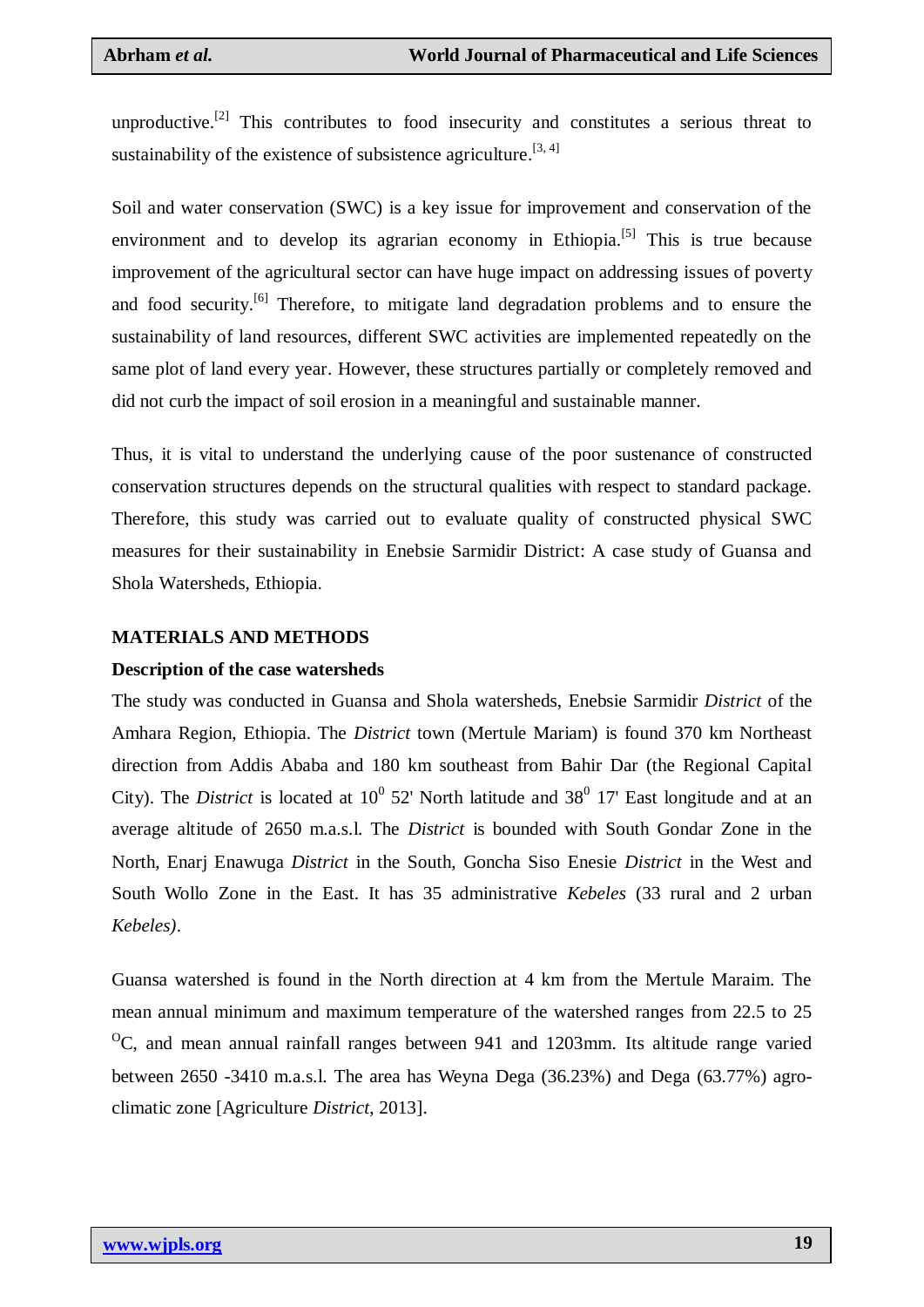Shola watershed is located in Enebsie Sarmidir *District*. It is found at 3 km Northwest of Mertule Maraim. The mean annual minimum and maximum temperatures of the watershed area ranges from 22.5 to 25 $\mathrm{^{\circ}C}$ , with mean annual rainfall ranges between 941and 1203mm. Its altitude range varied between 2523-2950 m.a.s.l. The area has to Weyna Dega (30.23%) and Dega (69.77%) agro-climatic zone [Agriculture *District*, 2013].

Improved SWC activities were introduced in the watersheds since the beginning of 1980s to reduce soil erosion. SWC structures like check dam, bund, waterway, and cutoff drain and were commonly practiced in both watersheds. However, hillside terrace and trench were only practiced in the Guansa watershed. In both watersheds, SWC activities have been implemented by Enebsie Sarmidir Agriculture *District*. However, the implementation process in the Guansa watershed has support from World Food Programme. World Food Programme supported farmers through "Food for Work" incentives for their labor contribution in SWC activities. "Food for Work" based soil conservation programs were aimed at promoting "improved" soil conservation practices.

#### **Sampling methods**

For the purpose of evaluating qualities physical SWC activities, Guansa (better maintained) and Shola (poorly maintained) watersheds were selected purposively from Enebsie Sarmidir *District* and measured in similar slope position of each watershed. These two watersheds were selected to understand and compare the sustainability of physical SWC activities between Guansa and Shola watersheds under similar agro-ecology and socio-economic situations in two adjacent *Kebele*.

The evaluation undertaken in this study focused on the quality of technological characteristics (design and layout) of physical SWC activities in the watersheds. Along the transect line, the type of SWC structure in the area were identified. Layout and design characteristics of each structure were measured. The steepness of slope, soil depth, length of the structures, and spacing between the structures of design parameter were measured. Parameters of the structures (14 structures in Guansa watershed and 12 structures in Shola watershed) were measured. The existing physical SWC structures in the study area were compared and evaluated with the recommended packages of design and layout specification <sup>[7]</sup> indicated in Table 1. Finally, data were organized, summarized and analyzed using Microsoft excel.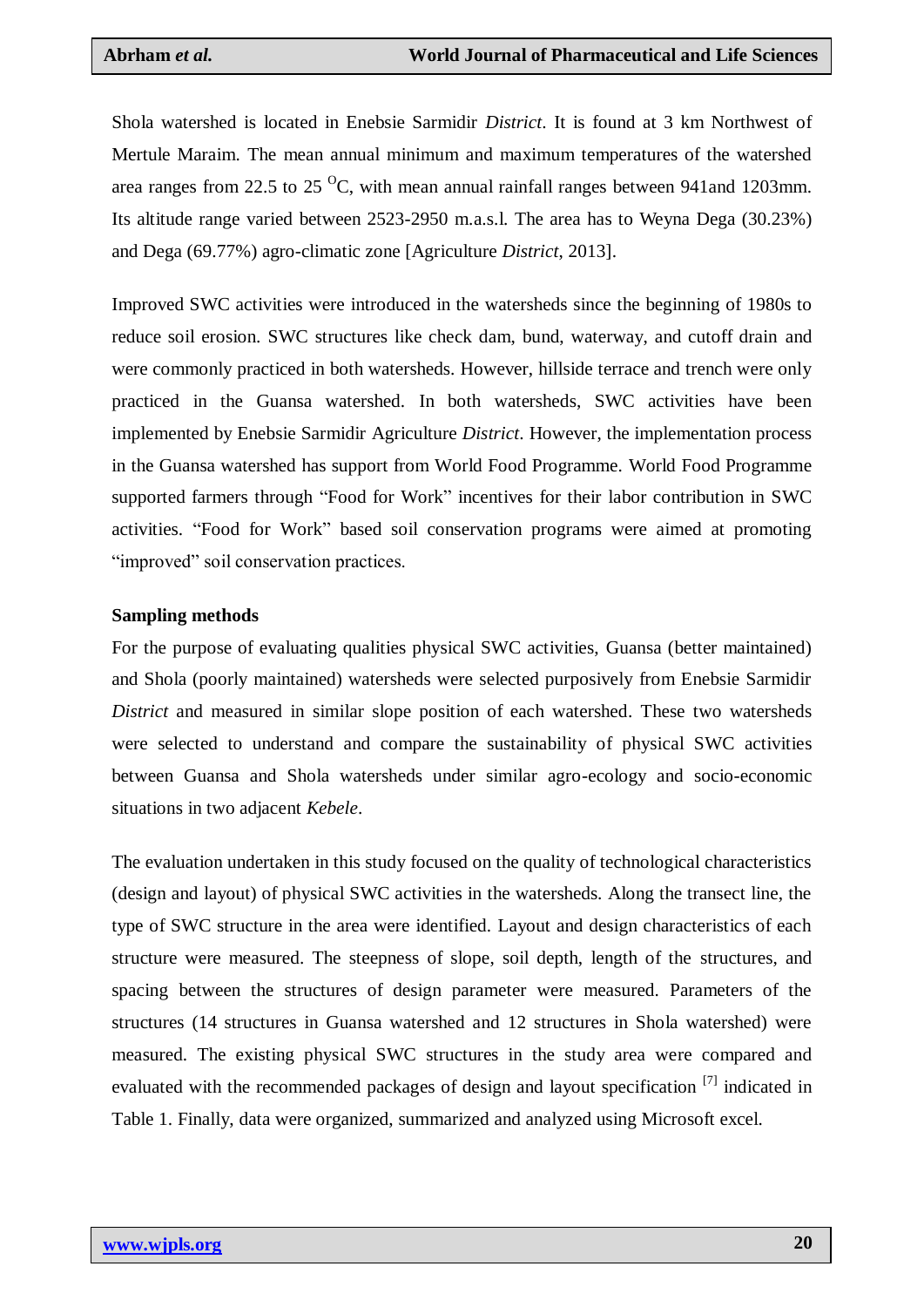| Slope in         |              | $>75cm$ (soil depth) |       | 50-75cm (soil depth) | 25-50cm (soil depth) |                |  |
|------------------|--------------|----------------------|-------|----------------------|----------------------|----------------|--|
| $\mathcal{O}(6)$ | VI(m)        | HI(m)                | VI(m) | HI(m)                | VI(m)                | HI(m)          |  |
| 3                |              | 33                   |       |                      |                      |                |  |
| $\overline{4}$   | T            | 25                   |       |                      |                      |                |  |
| 5                |              | 20                   | 0.7   | 15                   | 0.5                  | 10             |  |
| 6                |              | 17                   | 0.7   | 12                   | 0.6                  | 10             |  |
| $\overline{7}$   |              | 14                   | 0.8   | 12                   | 0.7                  | 10             |  |
| 8                |              | 12                   | 0.8   | 10                   | 0.7                  | 9              |  |
| 9                |              | 11                   | 0.9   | 10                   | 0.8                  | 9              |  |
| 10               | $\mathbf{1}$ | 10                   | 0.9   | 9                    | 0.8                  | 8              |  |
| 11               | 1.1          | 10                   |       | 9                    | 0.9                  | 8              |  |
| 12               | 1.1          | 9                    |       | 8                    | 0.9                  | 8              |  |
| 13               | 1.2          | 9                    | 1.1   | 8                    | $\mathbf{1}$         | 8              |  |
| 14               | 1.2          | 8                    | 1.1   | 8                    | $\mathbf{1}$         | 7              |  |
| 15               | 1.2          | 8                    | 1.1   | 7                    |                      | $\overline{7}$ |  |
| 16               | 1.3          | 8                    | 1.1   | $\overline{7}$       | $\mathbf{1}$         | 6              |  |
| 17               | 1.3          | 8                    | 1.2   | 7                    | 1.1                  | 6              |  |
| 18               | 1.3          | $\overline{7}$       | 1.2   | 7                    | 1.1                  | 6              |  |
| 19               | 1.3          | 7                    | 1.2   | 6                    | 1.1                  | 6              |  |
| 20               | 1.4          | 7                    | 1.2   | 6                    | 1.1                  | 6              |  |

|  | Table 1. Bunds spacing expressed in vertical interval (VI) and horizontal interval (HI). |  |  |  |  |
|--|------------------------------------------------------------------------------------------|--|--|--|--|
|  |                                                                                          |  |  |  |  |

*Source: Soil and Water Conservation Team (2001)*

#### **RESULTS AND DISCUSSION**

In Shola watershed 17% of the constructed soil bund length was in line with the recommended maximum and minimum length of soil bunds. However, in the Guansa watershed 79% of the lengths of bunds were well matched with the recommended length (Figure 1).



**Figure 1: Existing bund length against the recommended ones**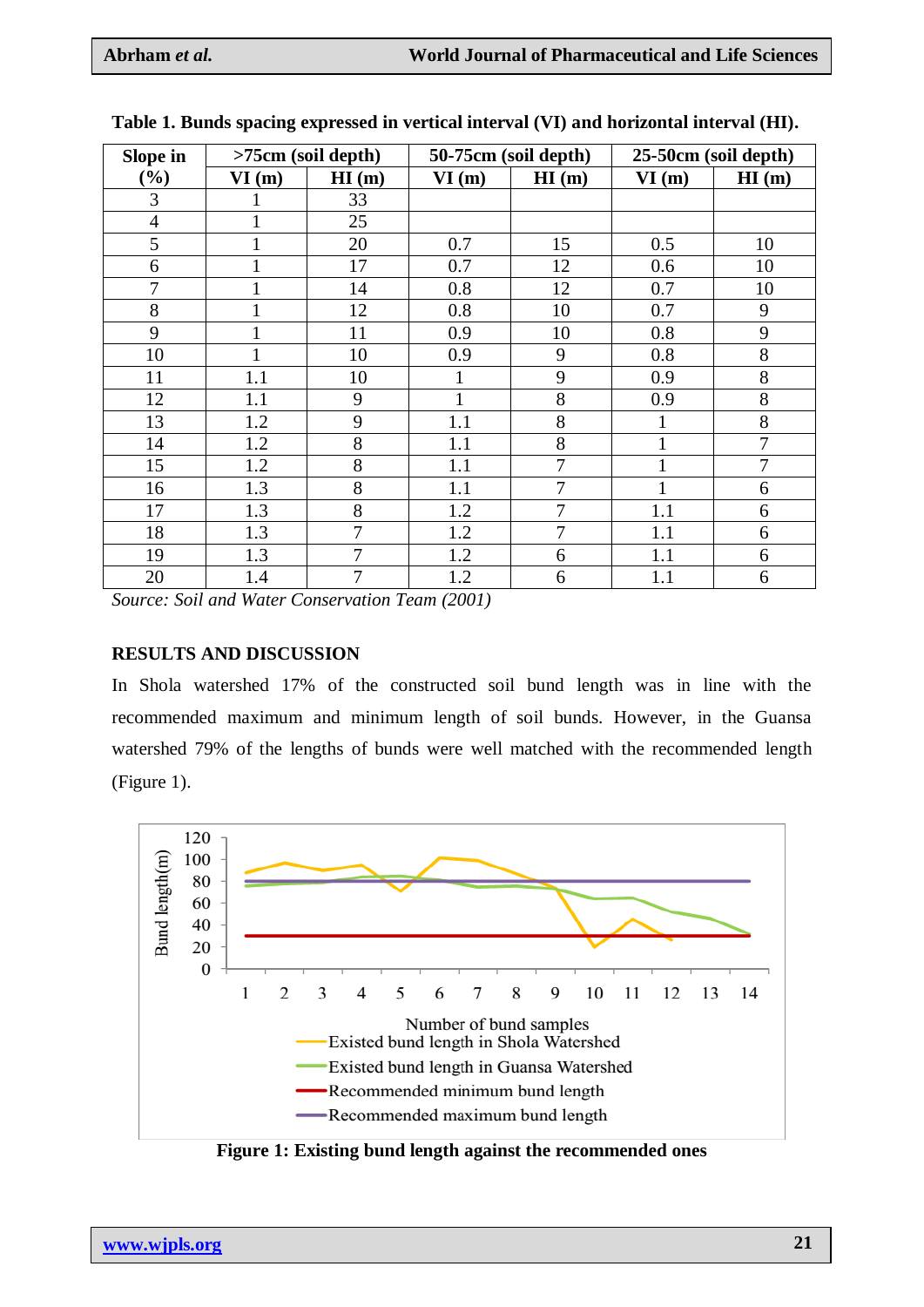Regarding the horizontal distances between soil bunds, nearly 36% was close to the recommendation in Guansa watershed; while in Shola watershed it is far from the recommendation package (Figure 2). In terms of vertical intervals between bunds, about 21.4% was close to the recommendation in Guansa watershed; while in Shola watershed the figure is different from the recommendation package (Figure 3). The problem was mainly serious in the Shola watershed that most parameters for the existing SWC structures were not in line with the recommended ones.



**Figure 2: Existing horizontal space of bund against the recommended ones**

Most of SWC structures implemented were not following proper survey based on standard to design the structures. Giving less attention to the orientation of the structures and slope of the land, improper placement of SWC treatments in spaces between the structures (Figure 4.) and wrong combination and application of design of structures (Figure 5) are the main design problems observed. Discussions with farmers showed that the main reason for the collapse of SWC structures was lack of knowledge and skill. This was not only for farmers but also for Development Agents. Most SWC structures were dismantled in the Shola watershed due to concentrated runoff overtopping the structures and improper tillage. This is in line with a study conducted by  $[8, 9]$  in the Koga watershed, Highlands of Ethiopia, where most farmers concluded that SWC technologies were poorly designed which was a major cause of gully erosion.<sup>[10]</sup> Also found that the absence or incorrect construction of supporting structures increased the volume of surface runoff on cropland in such a way that structures cannot cope, and thus shortens their life and makes erosion reduction difficult. Another study in Southern Ethiopia  $[11]$  indicated that not following proper survey and standard design, little or no consideration of socio-economic profile of the area, less attention to the orientation and slope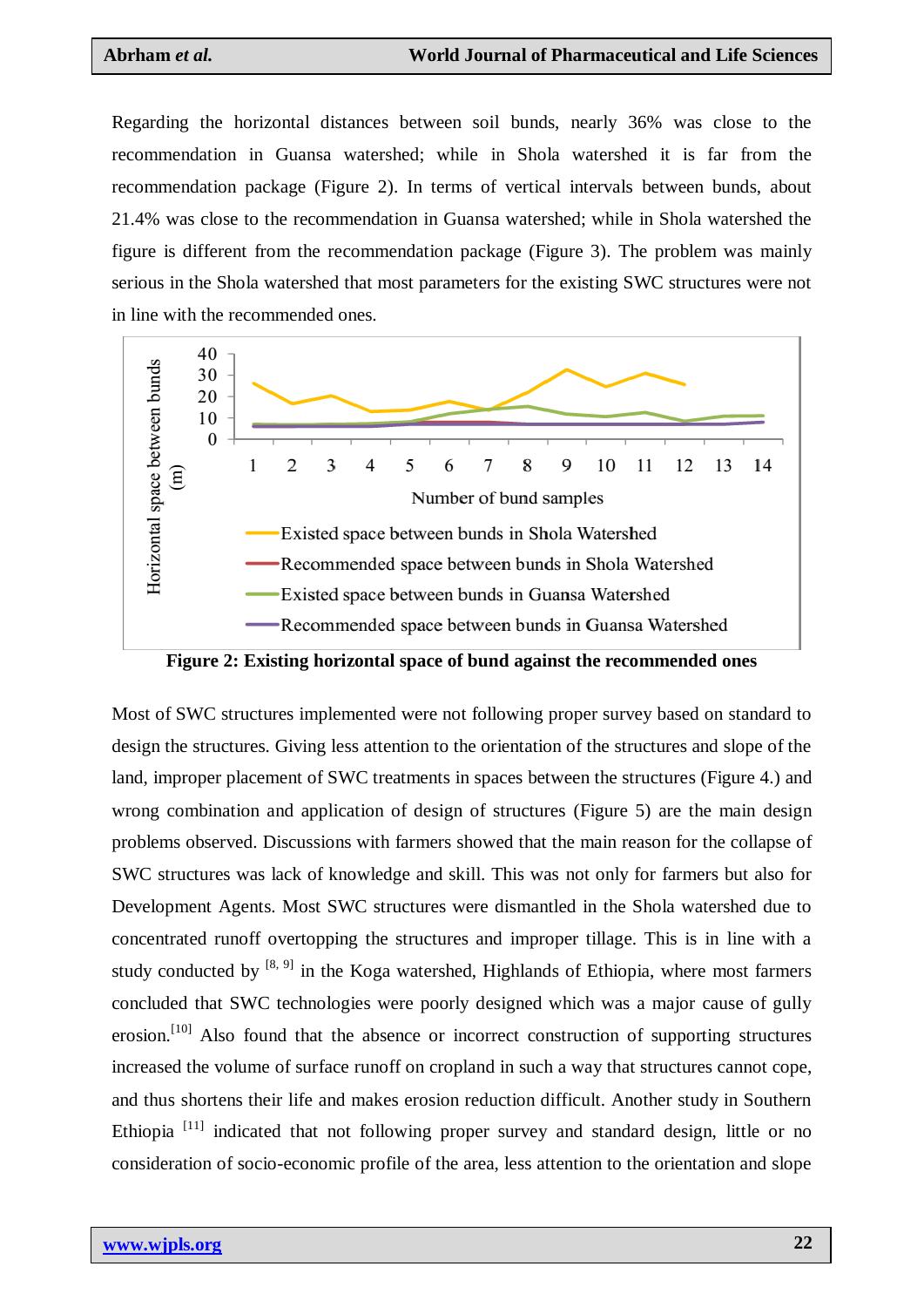of the land, improper placement of SWC treatments, wrong combination and application of design were found as the major implementation problems. Therefore, implementation of SWC measures based on the recommended packages can prolong the existence of the SWC structures. This results in increasing the sustainable land management by reducing soil loss from the farmland.



**Figure 3: Existing vertical interval of bund against the recommended ones.**



**Figure 4: Improper bund channel design**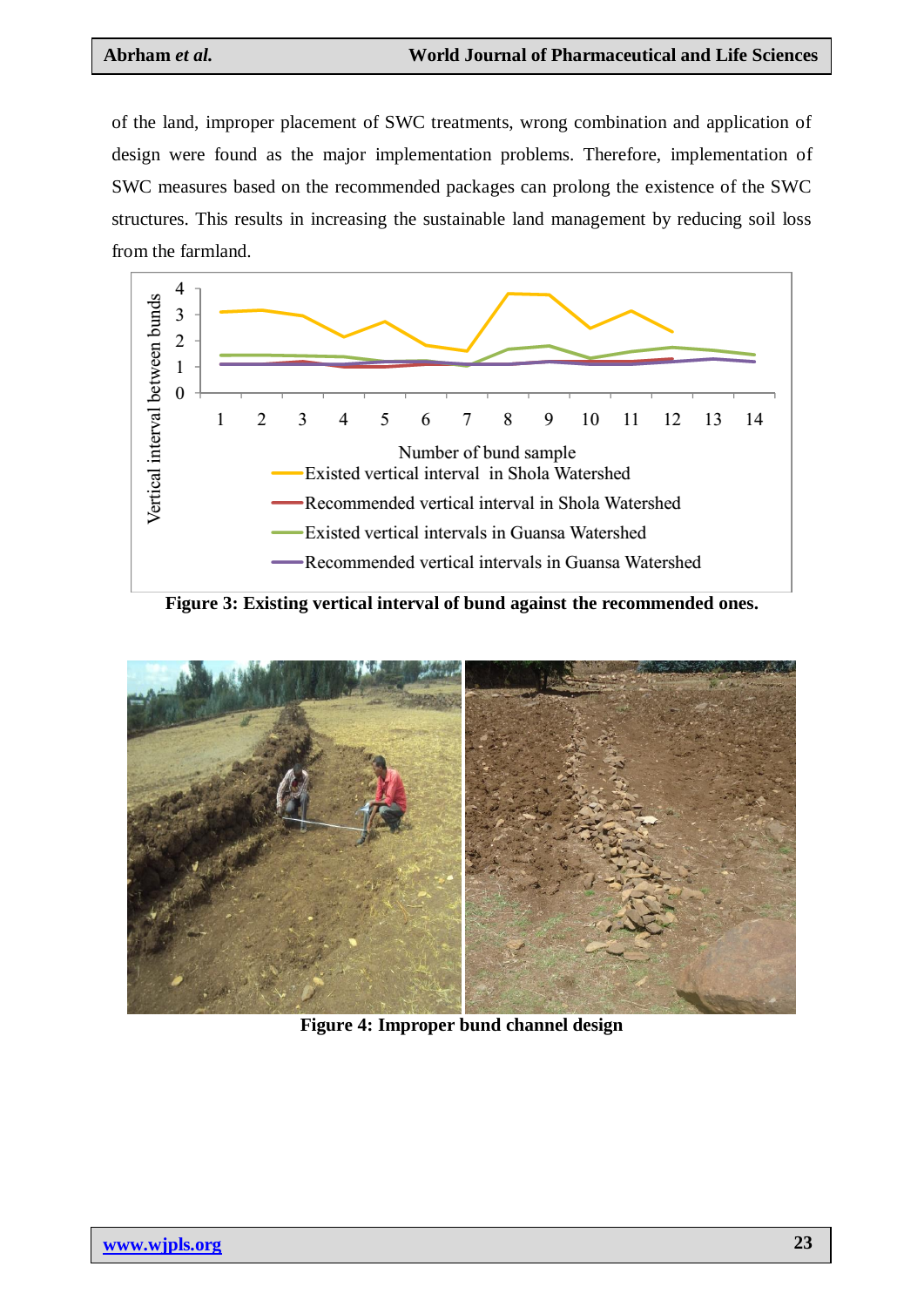

**Figure 5: Bund outlet not connect with waterway**

#### **CONCLUSION**

Most of SWC structures were not implemented following standard SWC structure designs. The design of bund length and spacing between the bunds (the horizontal distance and the vertical interval) were not in line with the recommended standards of SWC techniques in the Shola watershed than Guansa watershed. Properly designed and constructed SWC measures are not only prolonged the existence of SWC structures but also necessary to the successful of sustainable land management. Hence, the research encourages that structural SWC practices should be layout and designed based on the recommended standards of SWC package for the sustainability of land management. SWC specialists should be assigned in each *Kebele* to design SWC structures and to provide better training for farmers.

#### **REFERNCES**

- 1. Moore G. A Handbook for Understanding and Managing Agricultural Soils. Agriculture Western Australia, 2001.
- 2. Woubet A, Tadele A, Birru Y, Yihenew GS, Wolfgramm B, Hurni H. Impacts of Soil and Water Conservation on Land Suitability to Crops: The Case of Anjeni Watershed, Northwest Ethiopia. Journal of Agricultural Science, 2013; 5(2): 95-109.
- 3. Abay A. Construction of Soil Conservation Structures for improvement of crops and soil productivity in the Southern Ethiopia. Journal of Environment and Earth Science, 2011; 1(1): 21-30.